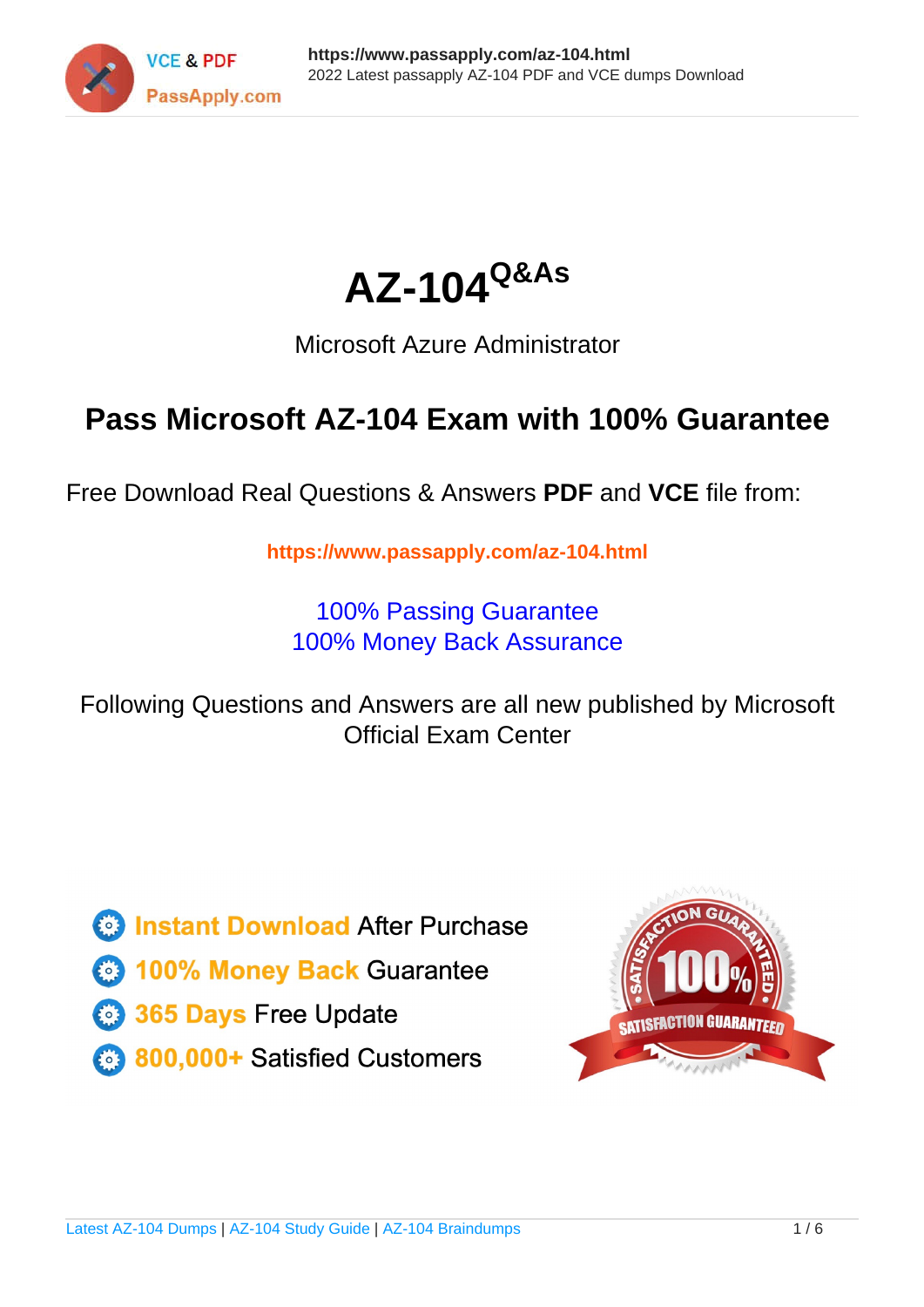

#### **QUESTION 1**

Note: This question is part of a series of questions that present the same scenario. Each question in the series contains a unique solution that might meet the stated goals. Some question sets might have more than one correct solution, while others might not have a correct solution.

After you answer a question in this section, you will NOT be able to return to it. As a result, these questions will not appear in the review screen.

You deploy an Azure Kubernetes Service (AKS) cluster named AKS1.

You need to deploy a YAML file to AKS1.

Solution: From Azure Cloud Shell, you run az aks.

Does this meet the goal?

A. Yes

B. No

Correct Answer: A

Installing Azure CLI doesn\\'t mean that Azure Kubernates client is installed. So before running kubectl client command, you have install kubectl, the Kubernetes command-line client. First need to run az aks install-cli to install Kubernetes CLI,

which is kubectl Reference:

https://docs.microsoft.com/en-us/cli/azure/aks?view=azure-cli-latest

#### **QUESTION 2**

Note: This question is part of a series of questions that present the same scenario. Each question in the series contains a unique solution that might meet the stated goals. Some question sets might have more than onecorrect solution, while others might not have a correct solution.

After you answer a question in this section, you will NOT be able to return to it. As a result, these questions will not appear in the review screen.

You have an Azure Directory (Azure AD) tenant named Adatum and an Azure Subscription named Subscription1. Adatum contains a group named Developers. Subscription1 contains a resource group named Dev.

You need to provide the Developers group with the ability to create Azure logic apps in the Dev resource group.

Solution: On Subscription1, you assign the DevTest Labs User role to the Developers group.

Does this meet the goal?

A. Yes

B. No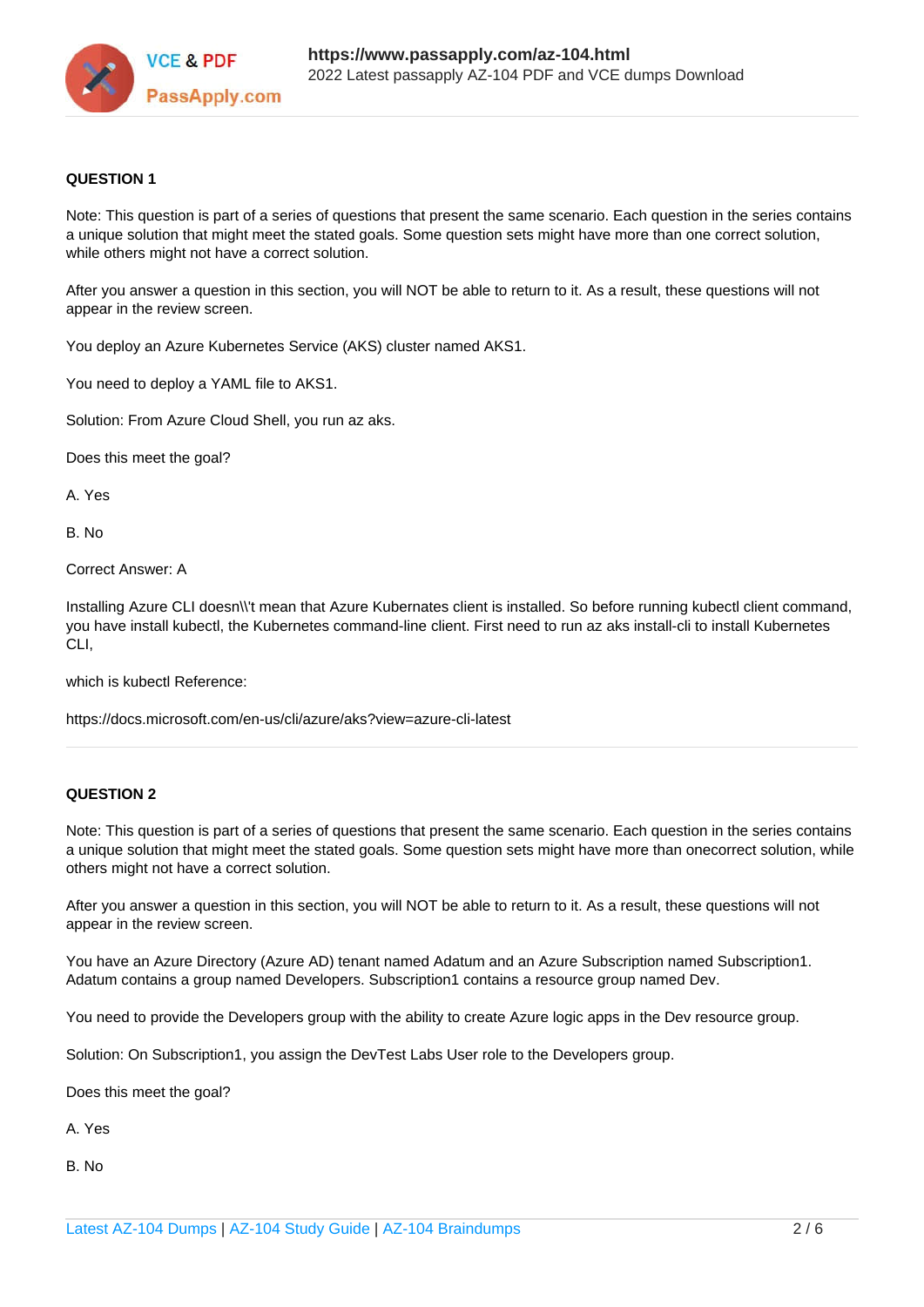

#### Correct Answer: B

DevTest Labs User role only lets you connect, start, restart, and shutdown virtual machines in your Azure DevTest Labs.

You would need the Logic App Contributor role.

References:

https://docs.microsoft.com/en-us/azure/role-based-access-control/built-in-roles

https://docs.microsoft.com/en-us/azure/logic-apps/logic-apps-securing-a-logic-app

#### **QUESTION 3**

Your company has an Azure subscription named Subscription1. The company also has two on-premises servers named Server1 and Server2 that run Windows Server 2016. Server1 is configured as a DNS server that has a primary DNS

zone named adatum.com.

Adatum.com contains 1,000 DNS records.

You manage Server1 and Subscription1 from Server2. Server2 has the following tools installed:

1.

The DNS Manager console

2.

Azure PowerShell

3.

Azure CLI 2.0

You need to move the adatum.com zone to Subscription1. The solution must minimize administrative effort. What should you use?

- A. Azure PowerShell
- B. Azure CLI
- C. the Azure portal
- D. the DNS Manager console

Correct Answer: B

Azure DNS supports importing and exporting zone files by using the Azure command-line interface (CLI). Zone file import is not currently supported via Azure PowerShell or the Azure portal.

References: https://docs.microsoft.com/en-us/azure/dns/dns-import-export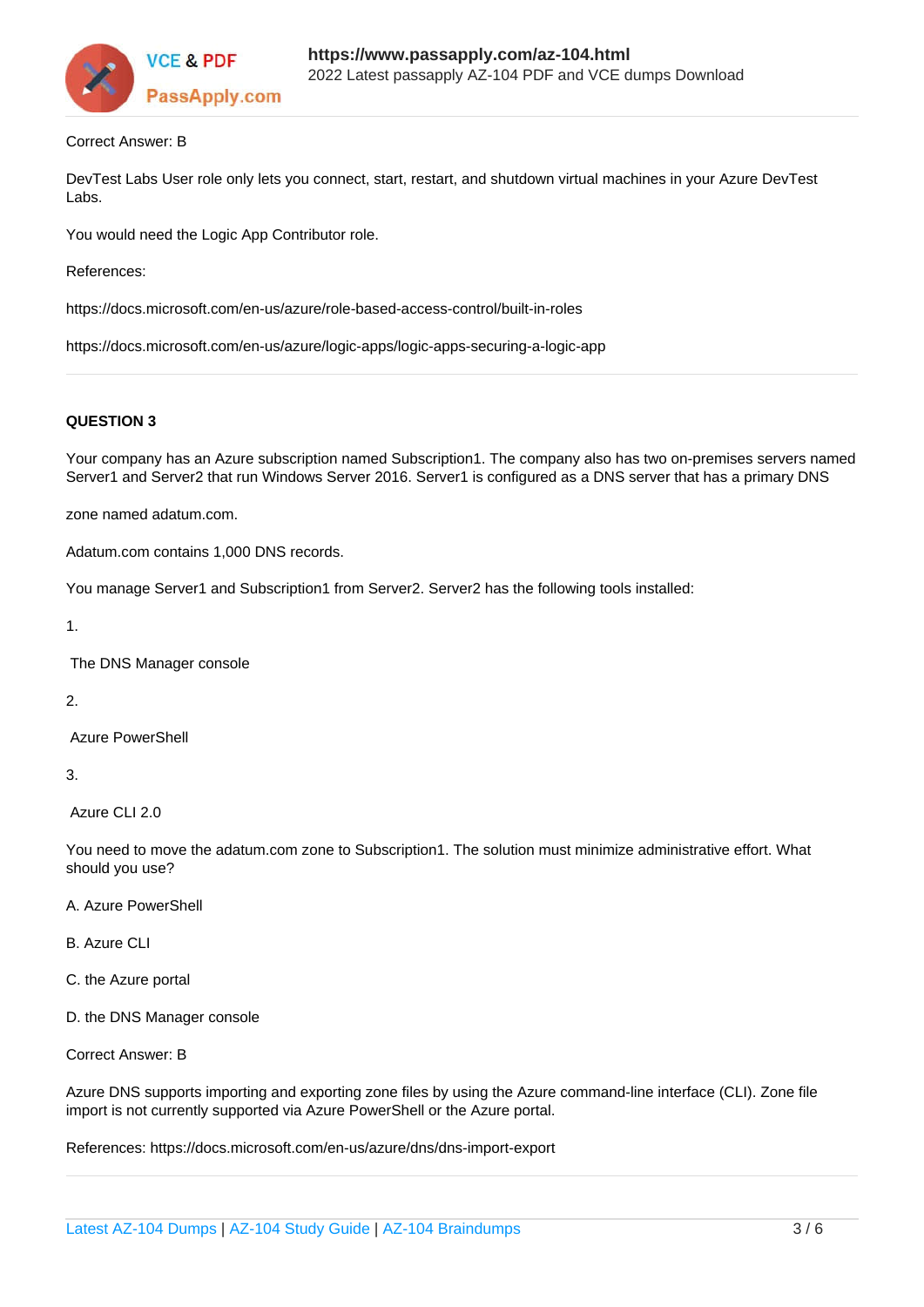

#### **QUESTION 4**

Note: This question is part of a series of questions that present the same scenario. Each question in the series contains a unique solution that might meet the stated goals. Some question sets might have more than one correct solution, while

others might not have a correct solution.

After you answer a question in this section, you will NOT be able to return to it. As a result, these questions will not appear in the review screen.

You are the global administrator for an Azure Active Directory (Azure AD) tenant that has several subscriptions.

You need to create a report that lists all the resources for the tenant.

Solution: You open the Azure portal and modify the properties of the Azure AD tenant.

Does this meet the goal?

A. Yes

B. No

Correct Answer: B

#### **QUESTION 5**

You have an Azure subscription that contains the following storage account:

| Name     | Kind      | <b>Replication</b>                                      | <b>Access tier</b> | <b>Advanced threat</b><br>protection | Lock   |
|----------|-----------|---------------------------------------------------------|--------------------|--------------------------------------|--------|
| storage1 | StorageV2 | Read access geo-<br>redundant storage. Cool<br>(RA-GRS) |                    | Οn                                   | Delete |

You need 10 create a request to Microsoft Support to perform a live migration of storage1 to Zone Redundant Storage (ZRS) replication. How should you modify storage1 before the Live migration?

A. Set the replication to Locally-redundant storage (IRS)

B. Disable Advanced threat protection

- C. Remove the lock
- D. Set the access tier to Hot

Correct Answer: A

If you want to live migration from RA-GRS to ZRS, at first you have to Switch the storage tier to LRS and then only you can request a live migration.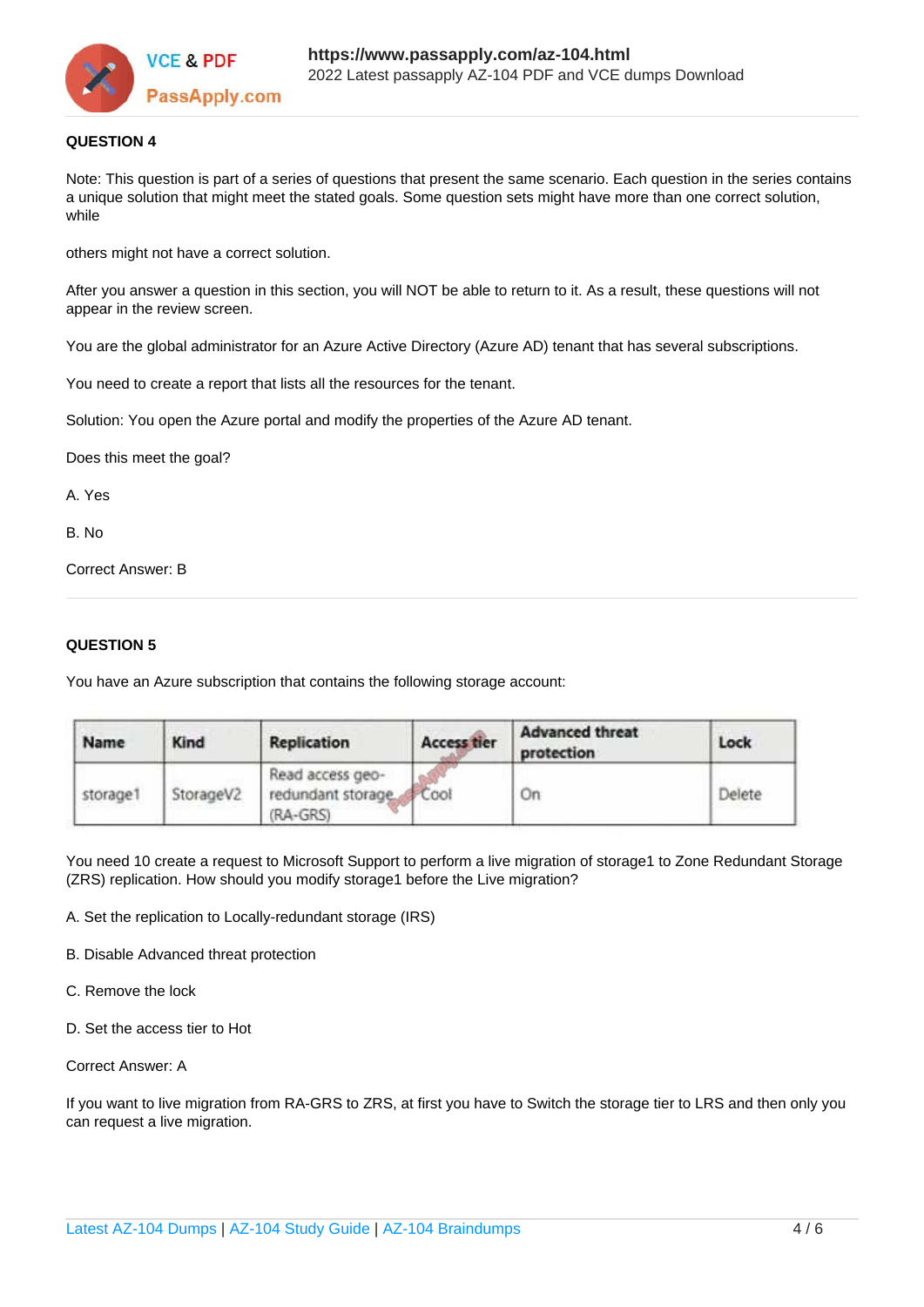

| Switching  | to LRS                            | to GRS/RA-GRS                                   | to ZRS                      | to GZRS/RA-GZRS             |
|------------|-----------------------------------|-------------------------------------------------|-----------------------------|-----------------------------|
| $$ from    | N/A                               | Use Azure portal,                               | Perform a manual            | Perform a manual            |
| <b>LRS</b> |                                   | PowerShell, or CLI to<br>change the replication | migration                   | migration                   |
|            |                                   | setting <sup>1</sup>                            | Request a live<br>migration | <b>OR</b>                   |
|            |                                   |                                                 |                             | Switch to GRS/RA-GRS        |
|            |                                   |                                                 |                             | first and then request a    |
|            |                                   |                                                 |                             | live migration <sup>1</sup> |
| from       | Use Azure portal,                 | N/A                                             | Perform a manual            | Perform a manual            |
| GRS/RA-    | PowerShell, or CLI to             |                                                 | migration                   | migration                   |
| <b>GRS</b> | change the replication<br>setting |                                                 | OR                          | Request a live              |
|            |                                   |                                                 |                             | migration                   |
|            |                                   |                                                 | Switch to LRS first and     |                             |
|            |                                   |                                                 | then request a live         |                             |
|            |                                   |                                                 | migration                   |                             |

Reference: https://docs.microsoft.com/en-us/azure/storage/common/redundancymigration?toc=%2Fazure%2Fstorage%2Fblobs%2Ftoc.jsonandtabs=portal

[Latest AZ-104 Dumps](https://www.passapply.com/az-104.html) [AZ-104 Study Guide](https://www.passapply.com/az-104.html) [AZ-104 Braindumps](https://www.passapply.com/az-104.html)